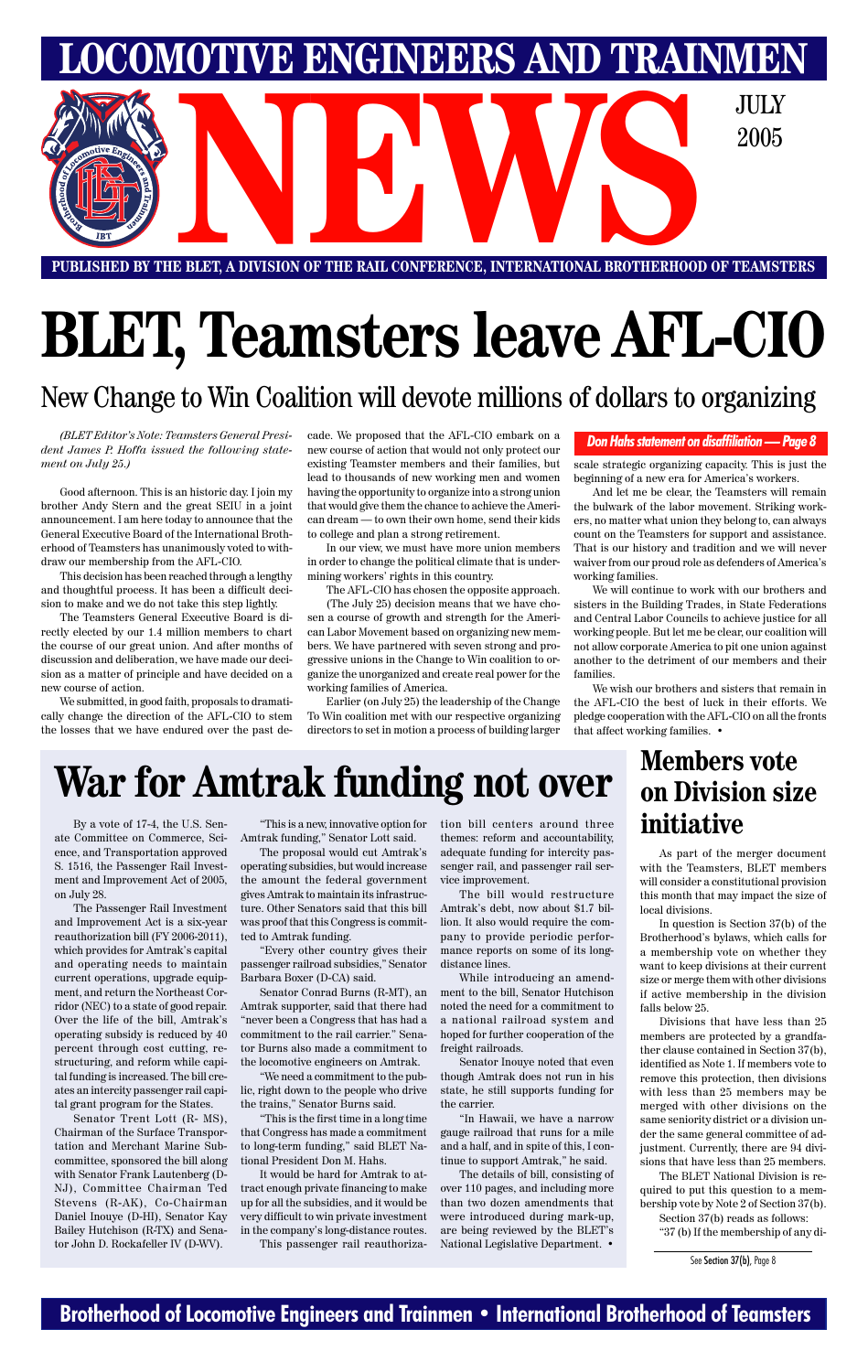*(BLET Editor's Note: The following is the text of a letter sent to all Norfolk Southern conductors and trainmen by BLET National President Don M. Hahs on June 16.)*

#### Dear Brothers and Sisters:

Over the past month or so, outlandish and outrageous statements, webpostings, DVDs and mailings from the UTU concerning the BLET's A-card campaign on the Norfolk Southern property have rained down on you. *Let's be clear, this campaign started because many of you approached the BLET and said you no longer wanted UTU representing you.* **You wanted what we got when we merged with the Teamsters, the largest and most powerful transportation union in the world.**

The communications you have received from UTU have largely dealt with the issues in the past. Look, we can debate and burden you with correspondence concerning the BLE's issue on the Soo Line Railroad in 1994 or the UTU's signing of the infamous Halloween Agreement of 1985, from now until doomsday.

The fact of the matter is the past is the past and there is not a tinker's damn to be done about it. **We are concerned about the future.** The BLET has a tradition of forward thinking. That tradition will continue.

You are looking for better representation by a union that will fight for a more secure future rather than one that engages in senseless debates about the past. THE BLET-TEAMSTERS IS THAT UNION.

*If you sign an A-card for representation by the BLET-Teamsters and elect the BLET-Teamsters as your representative, will it solve all your problems?* **The answer is: IT WILL BE A DAMN FINE START.**

When the BLET begins representing you as conductors and trainmen, you will decide whether you want to have your own general committee of adjustment and your own divisions or whether you want to be a part of the existing structure of the BLET. **That decision will be up to you.**

Regarding existing **crew consist agreements; those agreements remain in full force and effect when the BLET becomes your representative. ONLY NEGOTIATIONS AND MEM-BERSHIP RATIFICATION CAN CHANGE THOSE AGREEMENTS.** *Only conductors and trainmen will vote on the ratification of an agreement that affects conductors and trainmen.* Therefore, **if there is any change in crew consist agreements, only your votes on ratification will change it.**

No union, especially in the rail industry, can guarantee you everything you desire. However, **the BLET-Teamsters has already provided a new approach to bargaining with the carriers through the development of the Rail Labor Bargaining Coalition (RLBC).** The seven unions of the RLBC represent nearly 85,000 rail workers. Since the 1930s, the NCCC has assumed master contract bargaining on behalf of the majority of the carriers. **For the first time in decades, rail unions are joining in a coalition to make sure our members get a fair contract.** By presenting a unified front at the bargaining table, members of the Rail Coalition have taken an important step in combating rail management's divide and conquer bargaining strategy.

**The BLET-Teamsters are using every resource of the nation's largest and most powerful transportation union in this round of bargaining.** We will continue to do so in all future endeavors on behalf of our members. Everything the BLET has asked of the Teamsters, they have provided tenfold.

Now, the central question for you, as a UTU member, is: **ARE YOU STRONGER STANDING ALONE OR**

**ARE YOU STRONGER STANDING UNITED WITH OTHER RAIL UNIONS IN THE TEAMSTERS RAIL CONFERENCE? The Teamsters have the most powerful negotiating skills and the most effective political power of any union in the country. Why not be a part of that POWER! Rail labor needs to stand together, protecting each other rather than being whipsawed by the real enemy – the Carriers – whose profits are measured in billions of dollars.**

WHY THE TEAMSTERS?

**Because the Teamsters' history of negotiating strong contracts is unparalleled.** Teamster contracts have among the highest wages, best benefits, safest workplace and other standards.

**Because, the Teamsters have power!** Political Power. Negotiating Power. Financial power. Organizing power. Research Power. Member Power.

**The Teamsters are America's strongest and largest transportation union.** With 1.4 Million members in 500 Locals and 40 Joint Councils, the Teamsters have extraordinary financial resources — \$140 million a year at the International level and \$550 million a year at the Local union level. The Rail Conference is a key component of the Teamsters' vision of a comprehensive transportation union – rails and roads, ports and planes.

Contrary to popular belief, the Teamsters are not mostly a truckers'

union. In fact, truck drivers represent less than 10 percent of Teamsters members. **The Teamsters represent workers from a wide cut of America's transportation workforce, including workers in rail, ports, air cargo, passenger air, trucking and package delivery.**

The Teamsters dedicates **\$15 million annually to organizing** and conducts **more NLRB and NMB elections** every year than any other union in the U.S. Over the past ten years, the Teamsters membership has remained stable, while other unions' membership has declined.

**The Teamster Union is this nation's most powerful political union, bar none. Member power merged with financial power translates into political power.**

The future for railroad workers now is uncertain. The BLET-Teamsters promise to use every resource available to provide you with the best representation and best collective bargaining agreements possible. We feel that this can be better accomplished using the strength of the Teamsters and the unity of the Rail labor Bargaining Coalition (RLBC). **Coming together, staying united, we are all stronger.**

In Solidarity,

Don M. Haha

National President

# **President Hahs letter to all NS trainmen**

**"By presenting a unified front at the bargaining table, members of the Rail Coalition have taken an important step in combating rail management's divide and conquer bargaining strategy."**

— BLET National President Don M. Hahs

*(BLET Editor's note: What follows are portions of a letter from retired Norfolk Southern engineer and BLET Member Chris Kopf to UTU National Legislative Director Jim Brunkenhoefer.)*

Mr. James Brunkenhoefer UTU National Legislative Director 304 Pennsylvania Ave, S.E. Washington, DC 20003-1130

#### Dear Mr. Brunkenhoefer:

After reading from the United Transportation Union web site, and from a circular that they put out, I felt the need to rebut some of the things that they have said.

As you know I was a member of both the UTU and the BLE and double headed whenever I wasn't serving as an officer of the union. My feeling was, if I wanted a voice I had better be a member. I was a UTU-E Local Chairman for a good many years on the Penn Central Railroad and on Conrail before switching to the BLE. I switched for good, after seeing first hand how craft autonomy worked within the UTU regarding engine service members.

**The UTU says, "Crew-consist and remote control agreements protect UTU members from total elimination via the adverse effects of new technology."** The truth is, the October 31, 1985 UTU agreement allows engineers who can't hold an engineer's position due to the adverse effects of new technology to bump onto a trainman's position. If RC operators are doing more work than the engineers they replaced, shouldn't the RC operators



make at least as much as the engineers that they replaced? The only person the UTU has ever protected was the pre-85 trainman.

History is clear, the UTU has bargained away the craft and class of firemen, and bargained away the jobs of flagmen, brakemen, and engineers. They now want to roll conductors and engineers into a bastard craft that is neither conductor nor engineer. They are willing to sell engineers' and conductors' rights and seniority away in order to be the sole representative for whoever or whatever is left.

If the NS trainmen elect to be represented by the BLET, they will be able to enjoy self determination for their own craft. They may choose to have their own general committees if they so wish. Trainmen will have their own local chairman, who will address issues that are unique to their craft. They will have the right to vote on their own contract. The door is now open for all rail labor to join together in one strong union.

Fraternally Yours,

C.F. Kopf BLET Division 4 Toledo, Ohio •

# **BLET member reminds UTU leader of reality**

Looking toward the future will benefit members more than dwelling on the past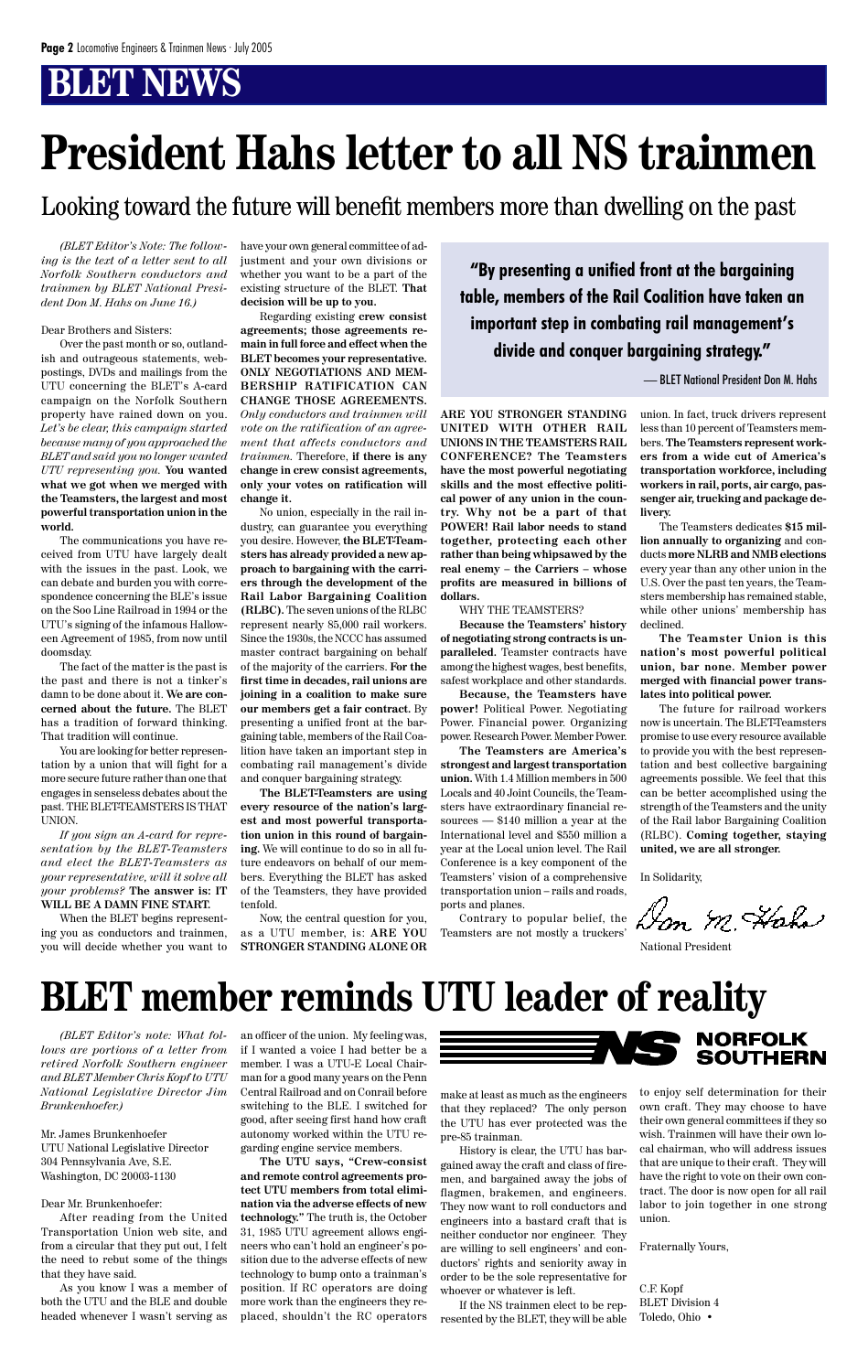*(BLET Editor's Note: The following is a copy of a letter written by a rank-and-file member of the BMWED to UTU National Legislative Director James Brunkenhoefer.)*

Mr. James Brunkenhoefer UTU National Legislative Director 304 Pennsylvania Ave, S.E. Washington, DC 20003-1130

Dear Mr. Brunkenhoefer:

I have read your missive posted on the UTU web page titled, "Teamsters Threaten Rail Retirement, FELA." I am dismayed that you and the former carrier official acting as a "spin doctor" at UTU would so misrepresent the facts simply to take a cheap shot at other unions representing over 70,000 rail workers. Your unprovoked attack against the BMWED is little more than the desperate act of a desperate union leader who has lost his way and his focus.

First of all, to set the record straight, BMWED was not "absorbed" into the Teamsters, and neither was the BLET. BMWED members nationwide voted by an overwhelming 76% to merge with the Teamsters and join the Rail Conference. The vote of the membership of BLET was even higher, with 81% voting in favor of merging with the Teamsters. Yes, this is the same BLE membership that twice voted overwhelmingly to reject a merger with the United Transportation Union. With the kind of anti-union propaganda coming out of your office, I can fully understand why the membership of BLE twice voted against a merger

with the UTU. You also misrepresent the BMWE position on Railroad Retirement reform. Yes, I and other members of BMWE directed our leadership to oppose the framework of Railroad Retirement reform because the membership of BMWE could not support a proposal

that gave away \$450 million of *our* pension money to the railroad carriers. I believed then, and still believe, that there was a better deal to be had that could have included full retirement at age 58 or 59. My personal viewpoint remains that we could have gotten more for our \$450 million, but UTU evidently thinks differently about the value of the memberships' pension money.

Additionally, if you took the time to actually read General President James Hoffa's position on Social Security reform, it would have been clear to you, as it was to me, that the General President praised the fact that Social Security solvency is finally being debated. Mr. Hoffa said that retirement for working Americans is in jeopardy, and that the nation must preserve and strengthen Social Security and institute meaningful pension law reform to protect the retirement of millions of American workers. Of course, you and your handlers could not let these facts interfere with your diatribe against the

> Teamster's leadership and its Rail Conference affiliates, BMWED and BLET.

> You Sir are out of touch with the needs of your members. UTU led the give away of over \$450 million of members' pension funds to the railroads. UTU recently offered the National Mediation Board a 50/50 split in proposed arbitration fees while the rest of

Rail Labor testified in favor of the continuation of government funded arbitration. UTU also proposed a deal with the carriers to "eliminate frivolous lawsuits" under FELA, again indicating a willingness to give away the store and undercut the rights of rail workers. And UTU's grab for remote control has led to more UTU members being put out of work as displaced Locomotive Engineers leave the locomotive cab and take over the remote control boxes on the ground. So much for the legacy of the "voice" of transportation labor.

I am a proud member of the Teamsters and a proud member of the BMWE Division. We are now part of the strongest and most politically influential transportation union in North America, the 1.4 million members strong International Brotherhood of Teamsters. Together with our merger partners, we are making Rail Labor history while UTU is slowly fading away.

Our President, and the President of BLET, sacrificed their personal positions and titles in order to strengthen their respective memberships through merger with the IBT. All the while, your Presidents were standing in some back alley extorting bags of cash from UTUdesignated law firms, jeopardizing FELA for injured and deceased rail workers nationwide. Thus, while UTU's leadership remains shamed and indicted, our leadership remains strong and united.

With over 25 years remaining in my railroad career, I am disappointed that the UTU has fallen victim to the carriers' "Divide and Conquer" strategy of turning our focus away from them! Instead of concentrating on our solidarity you've chosen to waste your time and resources on the divisive issues raised in your June 5 attack on our growing partnership. As I've been in the midst of organizing a local chairmen's association in Northwest Ohio and Southeast Michigan for all railroad crafts I realize that your letter goes against all that I've learned about Unionism!

I am optimistic about my future and the future of my union. Given the current state of affairs, can the UTU make the same claim?

Sincerely,

Matthew A. Weaver Proud Trackman, BMWED

## **BLET** wins duty of fair representation lawsuit<br>**The James R. Hoffa Memorial**<br>**Scholarship Fund Fasay Context**

## **BMWED member responds to UTU distortions**

The Brotherhood of Locomotive Engineers and Trainmen has been completely vindicated in a duty of fair representation lawsuit brought against the union by a Burlington Northern Santa Fe (BNSF) engineer who was dissatisfied with the outcome of his discipline case.

According to BLET National Division Attorney

Tom Brennan, the former BNSF engineer from San Bernardino, Calif., filed a lawsuit in federal district court in Los Angeles in February 2004 against BNSF and BLET. Brother Brennan reports that the former engineer was fired in March 2002 for a stop signal violation, and that his firing was upheld at arbitration before a Public Law Board (PLB), due in large part to his prior record of operating rule violations.

The former engineer claimed that BNSF discriminated against him because of his race and that BLET violated its duty of fair representation even though he had acknowledged throughout the grievance and appeal process that he was satisfied with the representation provided by the union.

"The record in this case clearly shows that every BLET officer involved with protecting this member's rights — including the former and current local chairmen of Division 662 who handled the case on the property (Al Nerkowski and Rudy Borrego), as well as General Chairman Pat Williams, who presented the case to the PLB — did an excellent job," Brother Brennan said. "Instead of filing this ridiculous lawsuit, this member should be thanking these officers for working so hard to save his job in spite of his terrible work record."

The union vigorously defended its position in court. Prior to trial, both BNSF and BLET filed motions to dismiss the case. Before the court ruled on those motions, the plaintiff agreed to settle with the company and the union, receiving only a nominal amount from BNSF and no money at all from the BLET.

"I could not in good conscience authorize payment of even a nominal amount to this plaintiff after he made unfounded attacks against the credibility and character of the union officers on BNSF and this organization," Brennan said. "If his plan was to force the union to pay him money in exchange for dropping the lawsuit and avoiding negative publicity, he was sadly mistaken. This outcome completely vindicated the representational efforts made by our dedicated officers on behalf of this member." Brennan offered a special note of thanks to retired BLET General Counsel Harold Ross and Local Counsel Ira L. Gottlieb of Geffner & Bush in Burbank, Calif., for all of their fine work in bringing this case to a satisfactory conclusion. •

# **Scholarship Fund Essay Contest**

James R. Hoffa became a Teamster member in 1934, served as General President for 14 years, and, in recognition of his tireless service to the Union and its members, was honored as General President Emeritus for life.

At the November 1999 General Executive Board meeting, General Secretary-Treasurer C. Thomas Keegel presented a resolution to establish a new scholarship fund in recognition of Hoffa's outstanding contributions to the Union.

The James R. Hoffa Memorial Scholarship Fund Essay Contest will award scholarships annually to 50 students.

Children and grandchildren of eligible IBT, GCC, BLET and BMWED members that are enrolled full-time in an undergraduate college, university or college program, or technical or vocational program, who will be 23 years old or younger by September 30, 2005 and have not been previous recipients of an award from the James R. Hoffa Memorial Scholarship Fund are eligible to apply.

Please see the link below for a PDF of the application form which notes all of the application requirements and procedures.

The completed application and essay must be received by the Scholarship Fund office no later than September 30, 2005. We cannot allow any extensions to this deadline.



The 2005 Essay Topic: Describe a brief history of your Teamster parents' or grandparents' involvement in their Local Union. How it has affected your family and why it is important to you.

The James R. Hoffa Memorial Scholarship Fund Essay Contest application form:

http://www.ble-t.org/pr/pdf/ EssayApplication05.pdf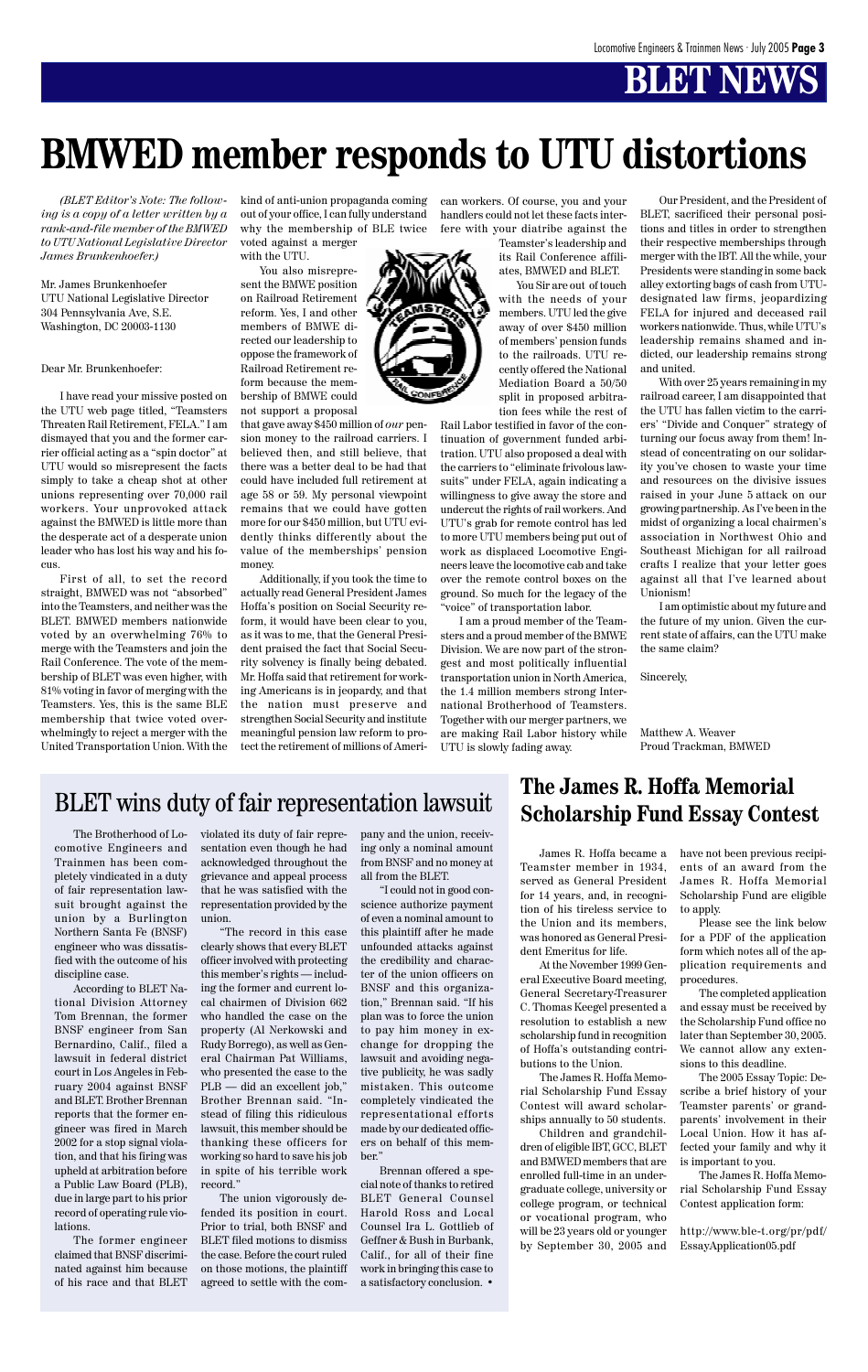## **SOUTHEASTERN MEETING ASSOCIATION**





BLET National President Don M. Hahs **BLET Member Rod Sanders, right, performs** at the 78th annual SMA with members of his bluegrass band, The Blue Valley Boys. Brother Sanders belongs to BLET Division 332 in Montgomery, Ala.



From left: Grand International Auxiliary (GIA) Treasurer Bettye Dollar; GIA International President Onita Wayland; and GIA Third Vice-President Sereena Hogan.



From left: Marion F. Patrick and Fred Allison of BLET Division 332 in Montgomery, Alabama.







SMA Secretary-Treasurer Ronnie Perkins. The members discuss Brotherhood business in a closed session with BLET National Division officers.



**Left:** Brother Tommy Mayne, Chairman of the Kentucky State Legislative Board.

> **Right:** W.M. "Gene" Myhan, Secretary-Treasurer of Division 198 (Chattanooga, Tenn.), and Jimmy Brittain, Legislative Representative of BLET Division 473 (Nashville, Tenn.).

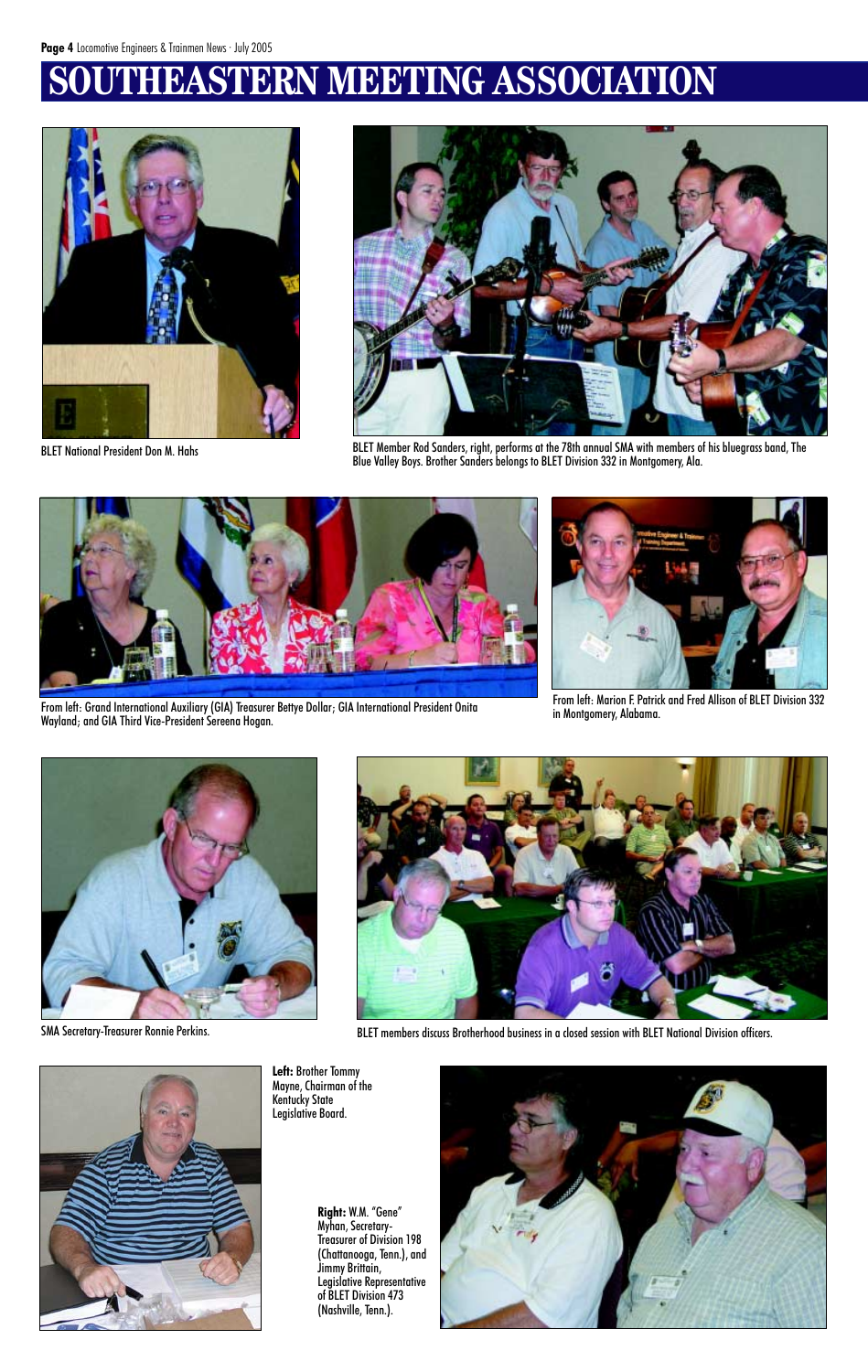# **MONTGOMERY**



**Left:** Ladies participated in a bead workshop during this year's SMA. From left: GIA member Bobbie Clarke and GIA Guide DeLaine Morris.



Carlos A. Lizarraga, Local Chairman of BLET Division 106 (Muncie, Ind.), and retired Norfolk Southern General Chairman Larry W. Sykes.



Brother David Bowen, Local Chairman of BLET Division 332 (Montgomery, Ala.), served as Chairman of the 78th annual BLET/GIA Southeastern Meeting Association (SMA). Here, Brother Bowen distributes raffle prizes with the help of his right-hand man, grandson Morgan Popwell. The SMA was held at the Embassy Suites Hotel in Montgomery, Ala.



From left: Pittman Morris, BLET Division 332 (Montgomery); Cindy Peterman, Vice-President of BLET Division 332 (Montgomery); and T.E. "Ted" Hawkins, Secretary-Treasurer of BLET Division 84 (Greenville, S.C.).



No one gets into a closed meeting during the SMA without proper identification. Here, Brother Chuck Warder, Secretary-Treasurer of BLET Division 190 (Huntington, W.Va.), verifies the identity of Brother K.L. Jackson, Local Chairman and Secretary-Treasurer of BLET Division 120 (Kansas City, Mo.).



BLET National Division officers field membership questions during a closed session. Standing, from left: BLET National Secretary-Treasurer William C. Walpert; BLET Vice-President Paul T. Sorrow; and BLET Vice-President Lee Pruitt.





At a tour of the Montgomery Zoo, from left: Caitlyn Popwell, Brittany Popwell, Athan Aftosmes, Morgan Popwell, Kamiel Hogan and Karlee Hawkins.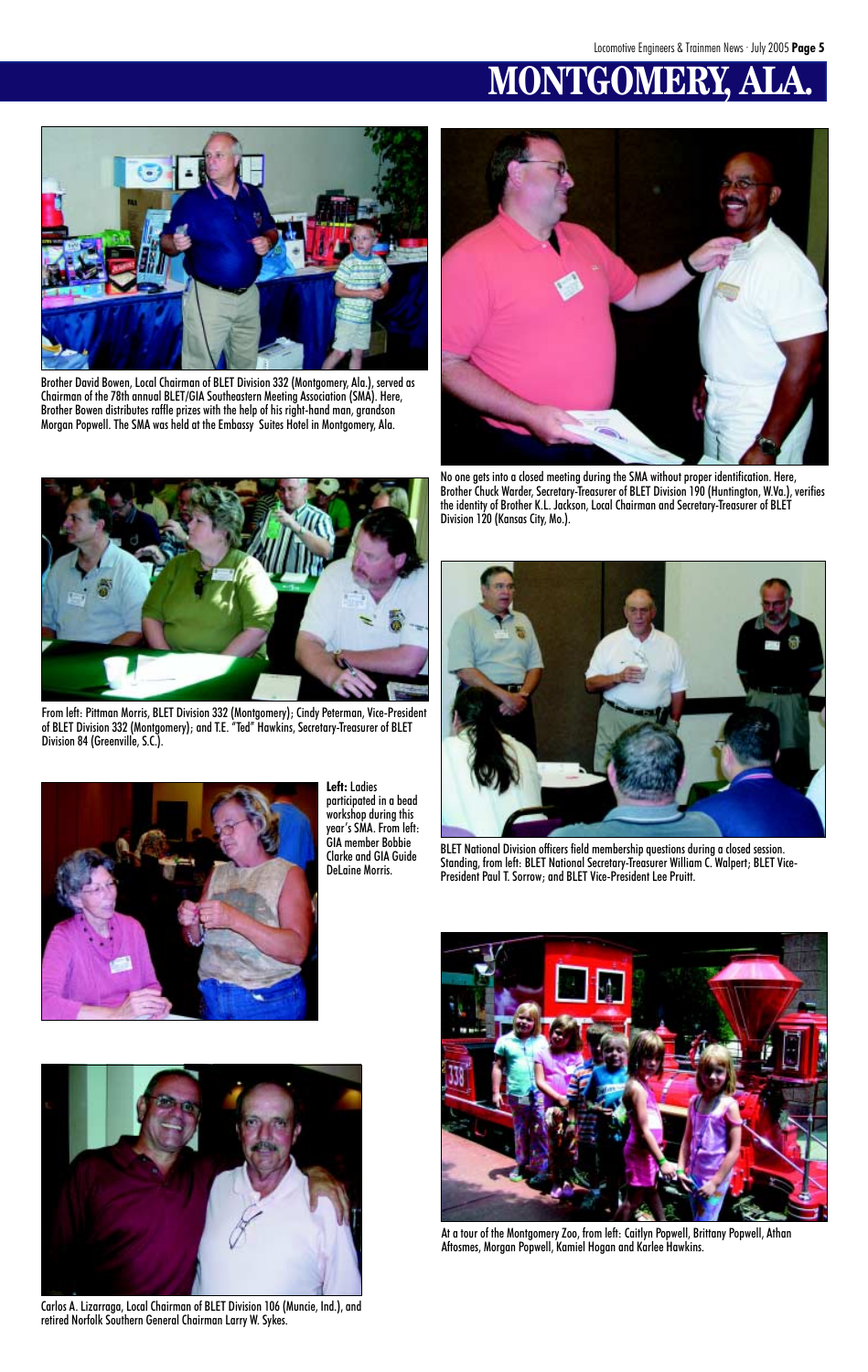*(BLET Editor's Note: BLET National President Don Hahs issued the following statement in the wake of the July 7 terrorist bombings in London.)*

On behalf of the 55,000 men and women of the Brotherhood of Locomotive Engineers and Trainmen, I extend condolences to the families and victims of the tragic July 7 terrorist bombings in London.

Great Britain stood side-by-side with America after our country was attacked by cowardly terrorists on 9/11, and we are honor and duty-bound to support our British allies in the wake of 7/7.

As British Prime Minister Tony Blair said, "our determination to defend our values and our way of life is greater than (terrorists') determination to cause death and destruction to innocent people." We in the BLET embrace those remarks as they reflect the attitude and spirit of the American people in the war on terrorism.

The fact that the 7/7 bombings focused on

London's rail and mass transit system drives our determination even farther. In 2004, terrorists targeted the rail system in Madrid, killing nearly 200 innocent victims.

These terrorist attacks should serve as a warning to the railroad industry in the United States. We in the BLET are determined not to let the same thing happen here in the United States.

Let this serve as a call to rail management to work together and improve our readiness to face and fight these terrorists. The greatest weapon in this war is preparation and constant vigilance.

Let us work together for the protection of our country by increasing rail security funding and education. Let us work together to pass legislation that will provide security training to the workers on the front lines in this war — the locomotive engineers and trainmen who operate the trains crisscrossing American soil.

Currently in Congress, Senator Joseph R. Biden

Jr. (D-Del.) is sponsoring a rail security bill that would provide a \$10 million training fund for rail workers who handle hazardous materials.

The Hazardous Materials Vulnerability Reduction Act of 2005 would require the Department of Homeland Security (DHS) to develop a comprehensive strategy for handling the transportation of the most dangerous chemicals by rail and would work with state and local officials to determine which areas are "high threat corridors."

The bill — while not a cure all for the security gaps in our nation's rail system — is a step in the right direction. By working together, and by boosting the training of our members on the front lines, we can beat these terrorists.

As Sir Winston Churchill said in 1941, "We shall not fail or falter; we shall not weaken or tire. Neither the sudden shock of battle nor the long-drawn trials of vigilance and exertion will wear us down. Give us the tools and we will finish the job." •

# **Hahs: Increase funding for rail security training**

Terrorist attacks in London reveal need for improved security in the U.S.; Senate bill needs support

## **RRB submits annual financial reports to Congress**

The Railroad Retirement Board is required by law to submit annual reports to Congress on the financial condition of the railroad retirement system

and the railroad unemployment insurance system. These reports must also include recommendations for any financing changes which may be advisable in order to ensure the solvency of the systems. In June, the Board submitted its 2005 reports on the rail-

road retirement and unemployment insurance systems.

The following questions and answers summarize the findings of these reports.

**1. What were the assets of the railroad retirement and railroad unemployment insurance systems last year?**

As of September 30, 2004, total railroad retirement system assets, com-

prising assets managed by the National Railroad Retirement Investment Trust and the railroad retirement system accounts at the Treasury, equaled some \$26 billion. The Trust was established by the Railroad Retirement and Survivors' Improvement Act of 2001 to manage and invest railroad retirement assets. The cash balance of the railroad unemployment insurance system was \$90.2 million at the end of fiscal year 2004.

**2. What was the overall finding of the 2005 report on the financial condition of the railroad retirement system?**

The 2005 report, which addressed railroad retirement financing during the next 25 years, was generally favorable, concluding that, barring a sudden, unanticipated, large decrease in railroad employment or substantial investment losses, the railroad retirement system will experience no cash-flow

problems during the next 25 years. However, the 2005 report also indicated that the long-term stability of the system is still questionable. Under its current financing structure, actual levels of railroad employment and investment return over

the coming years will largely determine whether corrective action is necessary.

#### **3. What methods were used in forecasting the financial condition of the railroad retirement system?**

The 2005 report projected the various components of income and outgo of the railroad retirement system under three employment assumptions for the 25 calendar years 2005-2029. The projections of these components were combined and the investment income calculated to produce the projected balances in the railroad retirement accounts at the end of each projection year. Projecting income and outgo under optimistic, moderate and pessimistic employment assumptions, the 2005 report indicated no cash-flow problems occur throughout the 25-year projection period under any of these assumptions.

**4. How do the results of the 2005 report compare with those of the 2004 report?**

The 2005 report is an improvement over last year's report. The 2004 report indicated that no cash-flow problems occurred throughout the 25-year projection period under the optimistic and moderate employment assumptions. They did arise, however, under the pessimistic assumption, although not until 2026.

The projected account balances are higher than in last year's report due largely to the actual investment return of approximately 11.5 percent exceeding the expected investment return of 8 percent in calendar year 2004, along with actual 2004 average employment exceeding the range projected for 2004.

#### **5. Did the 2005 report on the railroad retirement system recommend any financing changes?**

The report did not recommend any railroad retirement financing changes. The payroll tax adjustment mechanism provided by the 2001 legislation will automatically increase or decrease tax rates in response to changes in fund balance. Even under a pessimistic employment assumption, this mechanism is expected to prevent cash-flow problems for the duration of the 25-year pro-

jection period.

**6. What were the findings of the 2005 report on the financial condition of the railroad unemployment insurance system?**

The Board's 2005 railroad unemployment insurance financial report was also generally favorable. Even as maximum benefit rates increase 39 percent (from \$56 to \$78) from 2004 to 2015, experience-based contribution rates are expected to keep the unemployment insurance system solvent, except for small, short-term cash-flow problems in 2007 and 2008. However, projections show a quick repayment of the loans even under the most pessimistic assumption.

Unemployment levels are the single most significant factor affecting the financial status of the railroad unemployment insurance system. However, the system's experience-rating provisions, which adjust contribution rates for changing benefit levels, and its surcharge trigger for maintaining a minimum balance help to ensure financial stability in the advent of adverse economic conditions.

Under experience-rating provisions, each employer's contribution rate is determined by the Railroad Retirement Board on the basis of benefit payments made to the railroad's employees. The report predicted that, even under the most pessimistic assumption, the average employer contribution rate remains well below the maximum throughout the projection period.

The report also predicted that the 1.5 percent surcharge in effect in calendar year 2005 will likely be followed by no surcharge for calendar year 2006 and a 1.5 percent surcharge for calendar year 2007. A 2.5 percent surcharge is expected for calendar year 2008.



**7. What methods were used to evaluate the financial condition of the railroad unemployment insurance system?**

The economic and employment assumptions used in the unemployment insurance report corresponded to those used in the report on the retirement system. Projections were made for various components of income and outgo under each of three employment assumptions, but for the period 2005- 2015, rather than a 25-year period.

**8. Did the 2005 report on the railroad unemployment insurance system recommend any financing changes to the system?**

No financing changes were recommended at this time by the report. •

#### Recommends no financing changes as Railroad Retirement system thrives, remains strong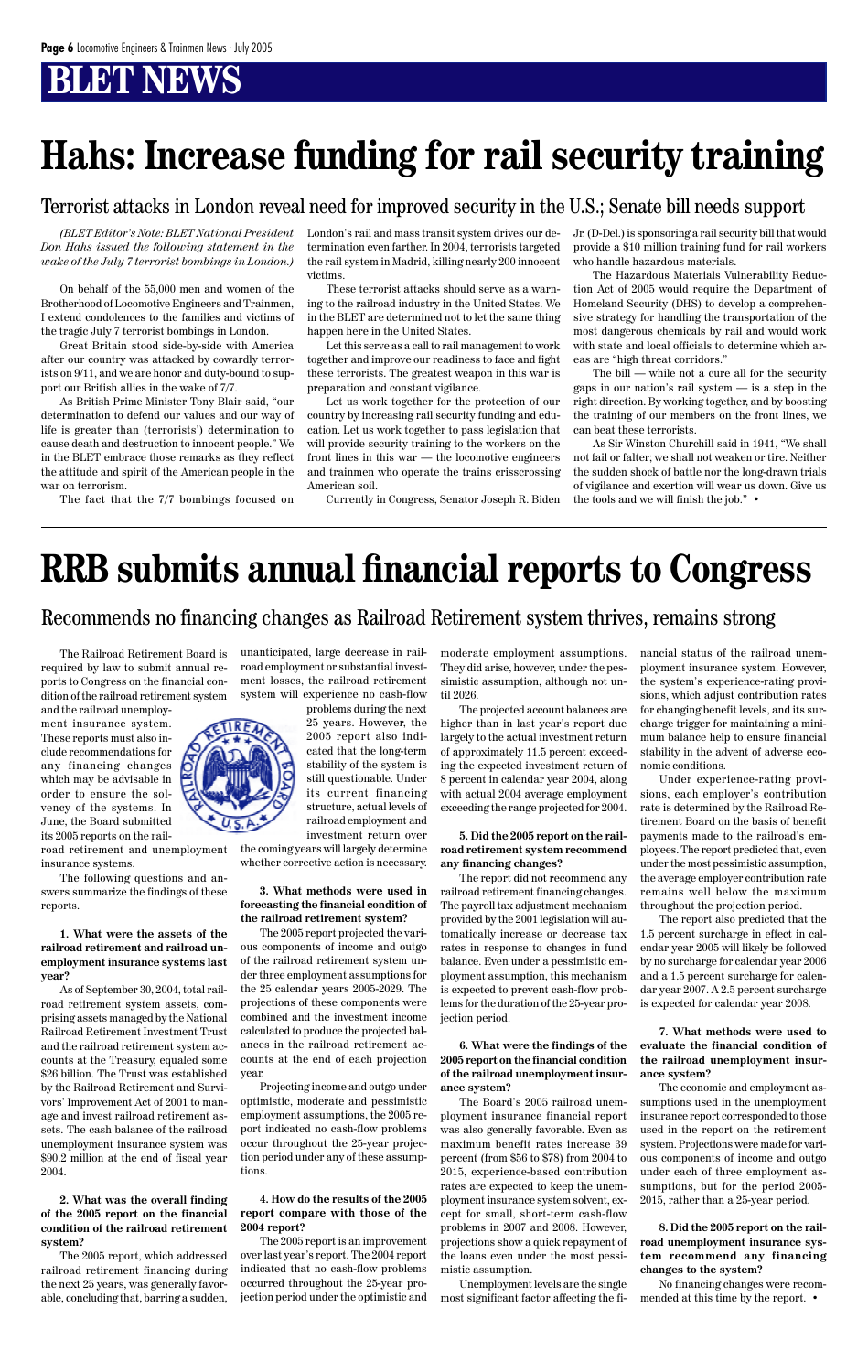The survivability of railroad locomotive event recorders or "black boxes" will be improved to enhance the quality of post-accident investigations as a result of a final rule entered into the Federal Register on June 30.

Under the rule, developed by the Federal Railroad Administration through the Railroad Safety Advisory Committee (RSAC) process, event recorders will be hardened to prevent the loss of data from exposure to fire, impact shock, fluid immersion, and other potential damage resulting from train accidents. Older event recorders that rely on magnetic tape for data storage will be phased out over the next four years.

Currently, locomotive event recorders capture many pieces of information, including train speed, use of automatic air brakes, throttle position and cab signal indications. The new rule requires that new data required be captured by event recorders, including horn activation, cruise control functions and train control operating directives sent to the engineer's onboard display.

Through the RSAC process, the BLET did a tremendous amount of work on this project to ensure that the final rule addresses many concerns locomotive engineers and trainmen have regarding new technologies in the industry.

> http://www.ble-t.org/pr/pdf/ EventRecorderFinalRule.pdf •

The FRA is amending its existing regulations in four major ways:

• By requiring that a new locomotive have an event recorder with a "hardened" memory module, proven by a requirement that the memory module preserve stored data throughout a sequence of prescribed tests;

• By requiring that this event recorder on a new locomotive collect certain additional types of information;

• By improving standards for rail companies to

inspect, test and maintain all event recorders; and

• By requiring the phasing out, over a four-year period, of event recorders on existing locomotives that use magnetic tape as a data storage medium and their replacement with event recorders with a certified survivable version of its previous event recorder.

The rule requires railroads to keep data stored on event recorders involved in accidents for one year, up from the current 30-day requirement.

This regulation has been developed over the past eight years through the RSAC process and has been driven by recommendations from the NTSB.

The Final Rule effective date is October 1, 2005. The final rule is available on the FRA's web site at www.fra.dot.gov and in docket number FRA-2003- 16357 at dms.dot.gov.

It is also available on the BLET website at:

## **FRA rule calls for improved 'black box' standards**

BLET Division 203 (Jackson, Miss.) members Mark Cain and Arthur "Buddy" Irby were killed on July 10, 2005, when their CN/IC locomotives collided head-on in Anding, Miss.

Two other crew members were also killed in the collision. Conductors Shannon Purvis, 21, of Puckett, Miss., and Samuel Jones Sr., 58, of Jackson, Miss., were both members of the United Transportation Union.

Brother Cain, 51, joined the BLE on November 1, 1986. He is survived by his wife, Genny Cain of Kosciusko, Miss.; his parents, Paul and Frankie Cain of Sallis, Miss.; a son, Brian Cain of Sallis; five step sons, Timothy Bohrer, Jordan Bohrer, Joshua Bohrer, Jonathan Bohrer, and Josiah Bohrer, all of Kosciusko; a daughter, Lisa Burr of Oxford, Miss.; two step daughters, Amanda Bohrer and Alyssa Bohrer, both of Kosciusko; two brothers, David Cain of Durant and Arthur F. Cain of Sallis; and two sisters, Paula Cain Sawyer of Fredericktown, Mo. and Glenda Dodd of Sallis.

Brother Cain and his wife Genny were married on June 4 — just five weeks before the accident.

Brother Irby, 58, joined the BLE on October 1, 1973. He is survived by his wife, Becky L. Irby of Sandhill, Miss.; his parents, Marbo and Bettie Irby of Sandhill; three daughters, Stacy Trest and her husband, Rodney of Sandhill, Susan Irby of Sandhill and Sandra Shivers and her husband, Shannon of Richland; one son, David "Bo" Irby of Ft., Hood, Texas; one sister, Margaret Watts and her husband, Jacky of Sandhill; two grandsons, Taylor Trest and Connor Shivers; and one granddaughter, Shelby Trest.

Brother Irby served over 20 years as a BLE local chairman. He was a Mason, a member of the Masonic Lodge in Pelahatchie and was a member of the Miss. National Guard for eight years.

Together, Brothers Irby (39 years) and Cain (29 years) had 68 years of total railroad service.

"All railroad workers are deeply saddened by this terrible tragedy," said BLET National President Don M. Hahs. "The lives of these two Brothers and the two other members of their crews were taken far too early. I send my deepest condolences to their families, friends and co-workers."

The accident occurred about 4:15 a.m. when a northbound train and southbound train collided on the north side of the bridge on Anding Oil City Road. A total of 17 cars were derailed, including seven that were carrying combustible materials. Fire and heat hampered rescue and recovery efforts for nearly two days.

The northbound train from New Orleans, on its way to Iowa, had 137 cars and four locomotives and the southbound train from Champaign, Ill., to Ferguson, had 107 cars and two locomotives.

The BLET Safety Task Force is assisting the National Transportation Safety Board in its ongoing investigation to determine the cause of the accident.

The BLET flag was lowered atop the Standard Building in memory of the two Brothers.

"These brothers, their crew members and their families are in our thoughts and prayers," said President Hahs. "Railroad safety is such an important issue to our organization and this accident makes it all the more urgent."

Donations may be made in Brother Cain's name to Stump Ridge Cemetery Fund, c/o Wayne Bishop, Rt. 2, Box 72, Sallis, MS 39160.

Memorials can be made in Brother Irby's name to Leesburg Baptist Church, Building Fund, c/o Wesley Parker, 796 Hwy. 481, Morton, MS 39117. •

#### **Mark W. Cain and Arthur L. "Buddy" Irby** IN THE LINE OF DUTY

The Brotherhood of Locomotive Engineers and Trainmen is asking its members to participate in a voluntary program that will gather data to help eliminate the root causes of common railroad rule violations.

Members are asked to fill out a "Human Factors/Circadian Rhythms Questionnaire" if they are involved in a "Cardinal rule" violation (signals, speed, braking and track occupancy) as prescribed in 49 CFR Part 240.

All information gathered from the questionnaire will be kept confidential.

Former BLE International Vice President Bill Keppen is spearheading the program.

"This is a tool originally designed to collect human factors data when train crews are involved in accidents," Brother Keppen said. "Now it's being used to gather data on engineers involved in rule violations.

"Rule violations and train accidents are sometimes the result of human errors or performance lapses. If it is possible to identify the root causes of lapses and errors, then it may be possible to reduce rule violation and accidents."

The questionnaire is designed to collect work/sleep, human factor and demographic information. Among other information, participants are asked to provide seven or 10 days of sleep information, if possible.

"Truthful and forthright answers to questions are essential to the success of this project," Brother Keppen said. "If our members are really concerned about safety, then they have a personal responsibility to fill out these questionnaires and respond. If we don't get the date, then we not going to fix problems like train line ups and staff shortages."

Brother Keppen also assures that participants will remain anonymous.

"This data will be kept confidential," he said. "The information will be kept by the union — the FRA and railroads will not see your individual information. But we will share group information with FRA once an appropriate level of statistical data has been collected."

Members with questions should call Brother Keppen at: (866) 573-9094.

Answers to Frequently Asked Questions (FAQs) regarding this program are available on the BLET website:

http://www.ble-t.org/pr/pdf/ HUMANFACTORQandA.pdf=

A copy of the Human Factors/Circadian Rhythms Questionnaire is available here:

http://www.ble-t.org/pr/pdf/ HFCRQuestPhaseIV.pdf •

#### **BLET seeks human factors input on Cardinal rule violations**

#### Program seeks to eliminate root cause of incidents; Guarantees privacy of members who volunteer